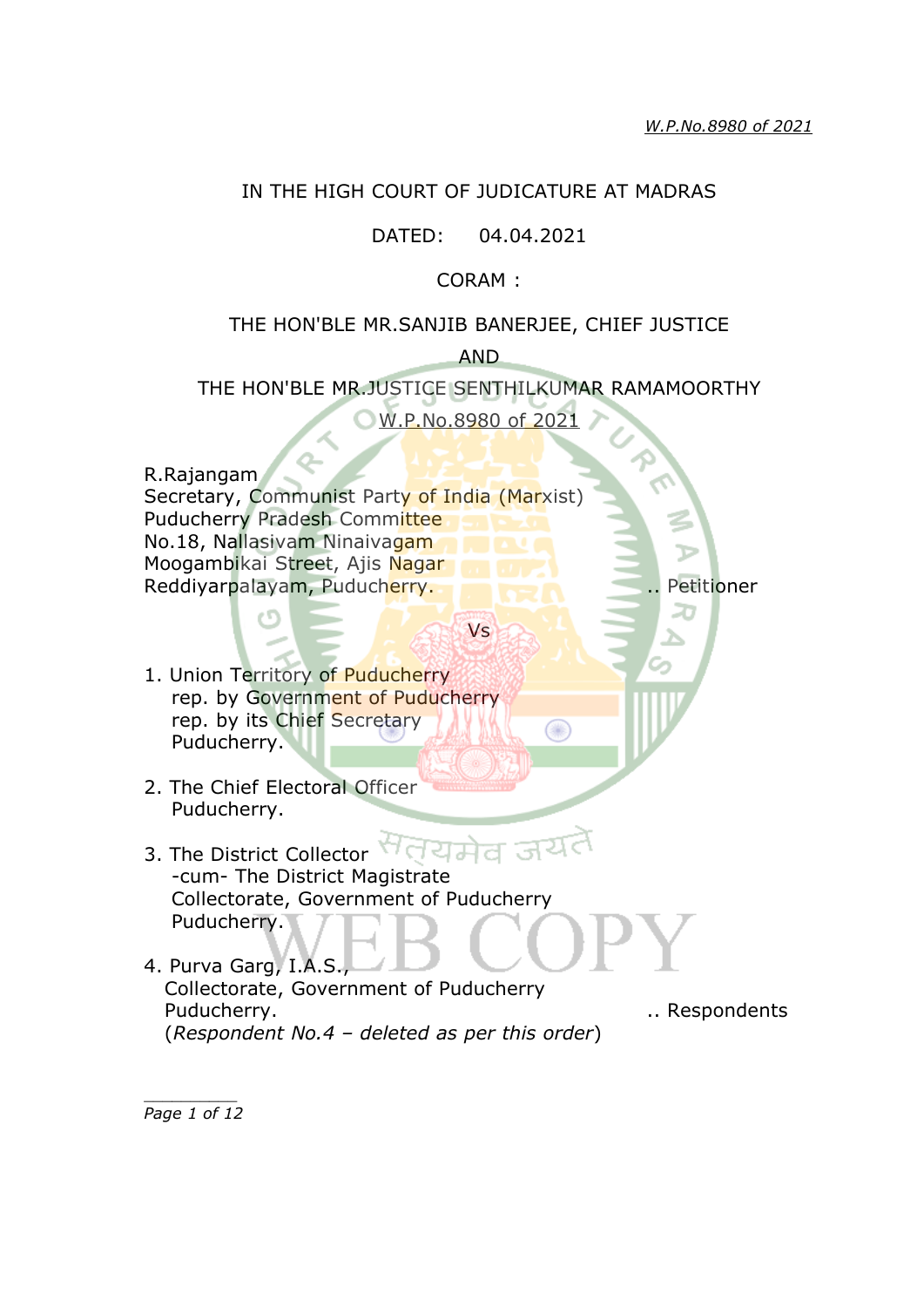Prayer: Writ Petition filed under Article 226 of the Constitution of India for issuance of a Writ of Certiorari to call for the records of the third respondent herein in her proceedings in Order No.1203/DM/D1/GEPLA/2021, dated 22.3.2021 and quash the same.



(Order of the Court was made by the Hon'ble Chief Justice)

Œ

œ

A Puducherry official of a national level political party has instituted the present public interest litigation, complaining of an order passed under Section 144 of the Code of Criminal Procedure, 1973 by the District Magistrate in Puducherry.

2. The relevant order dated March 22, 2021 was, according to the petitioner, made public only on April 1, 2021 and is to come into

*\_\_\_\_\_\_\_\_\_\_ Page 2 of 12*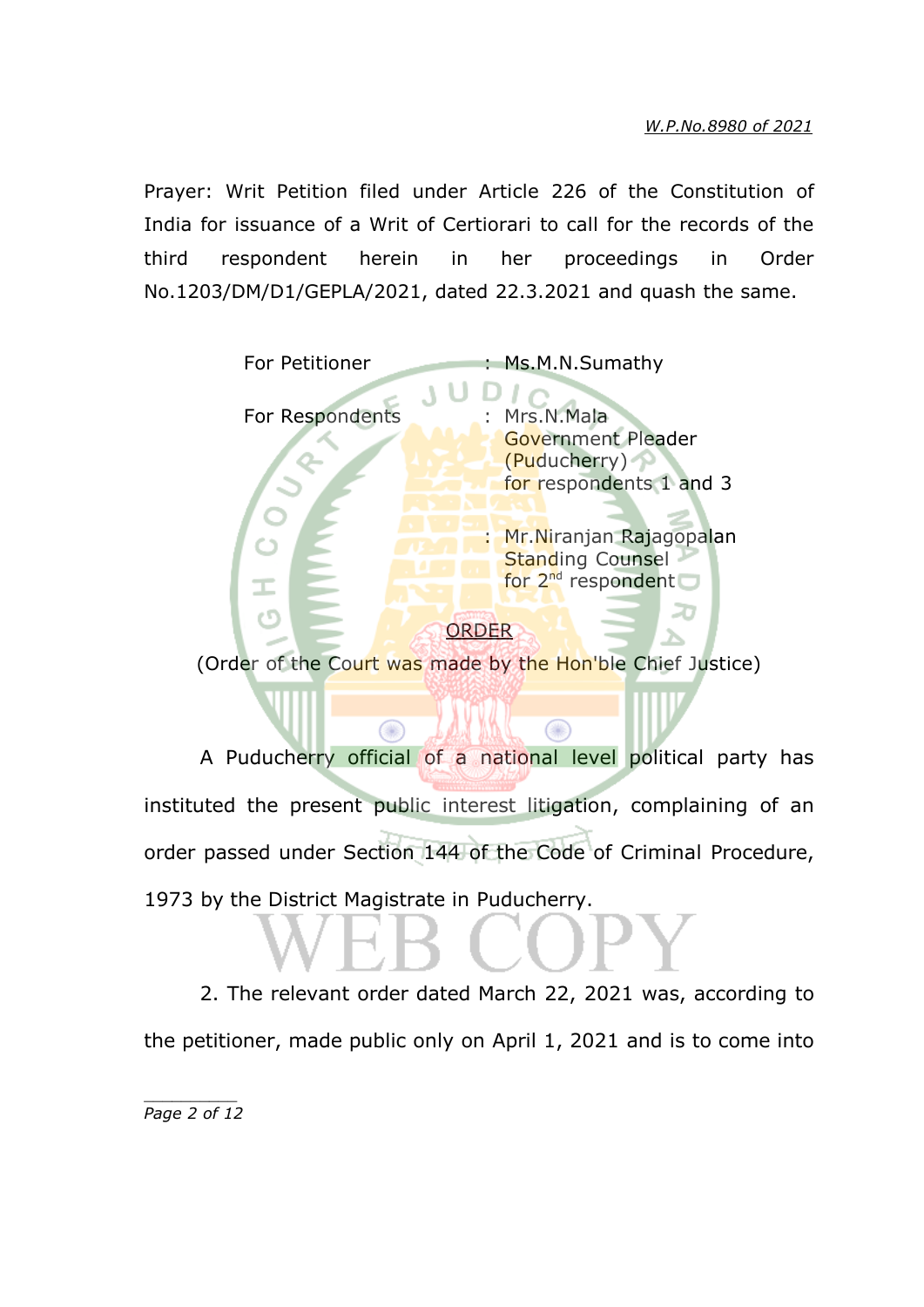effect from 7 pm today. Indeed, it is already around the time that the order comes into effect.

3. The petitioner points out that there is nothing in the relevant order which even remotely suggests any unrest or anything untoward or even the apprehension of anything unlawful for a clampdown to be imposed. The petitioner says that since this is a free country, the citizens can go about their usual chores as they choose and the election day, when they exercise their most basic democratic right, is no time to curb their right to move about freely or do other things as they choose.

4. The petitioner says that it is inconceivable that throughout the entire Union Territory of Puducherry, small as it is, there is a situation that requires an order of the nature under Section 144 of the Code to be imposed. The petitioner submits that while Assembly elections are being conducted in several other States, except in certain sensitive areas in some of the other States – and not even covering the entirety of the constituency in each case – has Section

⋒

*\_\_\_\_\_\_\_\_\_\_ Page 3 of 12*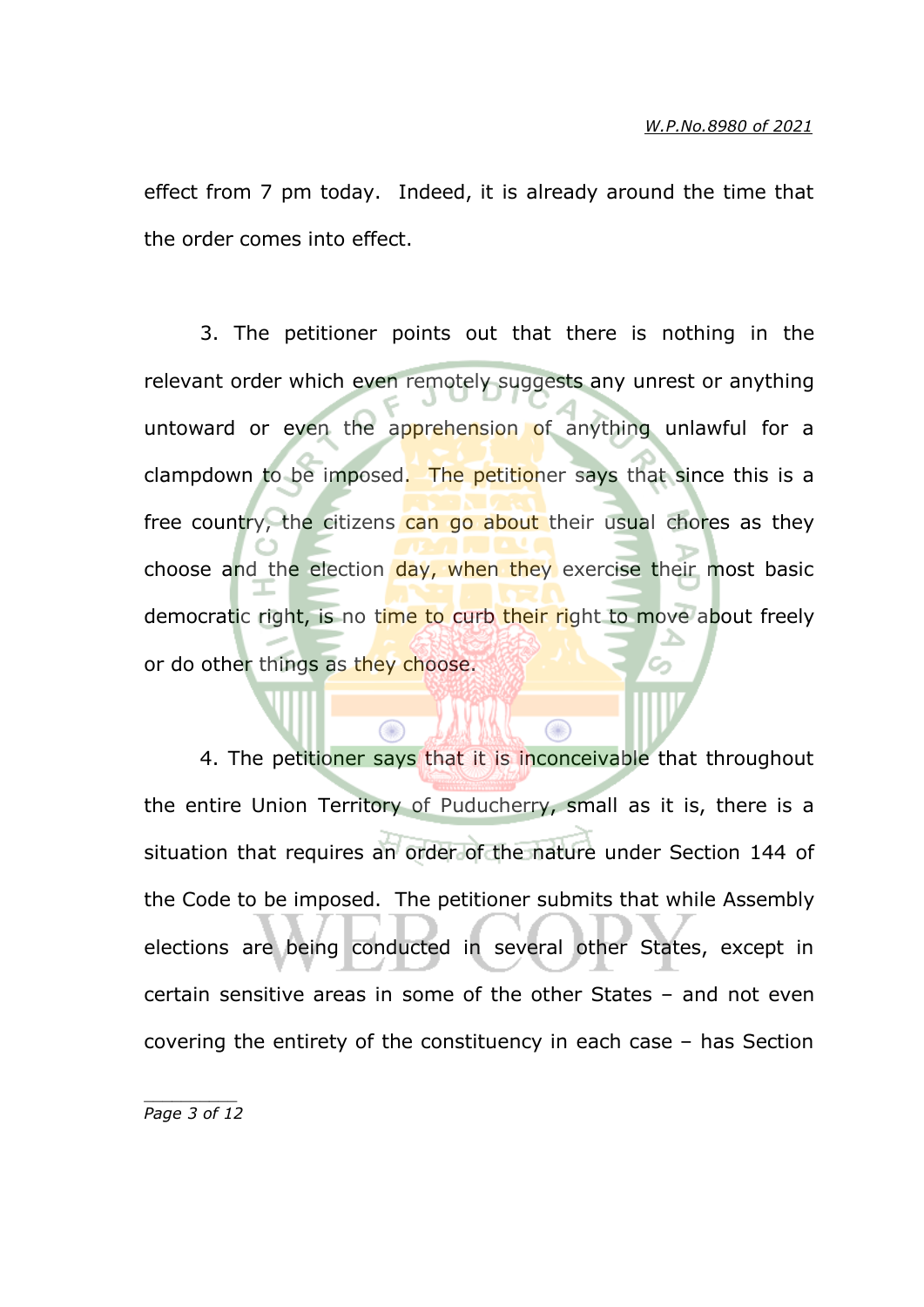144 of the Code been imposed. The petitioner insists that the sine qua non for passing such an order, restraining the usual freedom of movement, is upon the apprehension of any mischief or anything untoward or an emergency; and, without the satisfaction of the Magistrate being expressed in such regard, the power to invoke the jurisdiction does not arise.

5. A further ground urged by the petitioner is that there was no tearing hurry for an order to be passed on March 22, 2021 without giving any notice in accordance with Section 134 of the Code and the entire object indicates a kind of premeditated mind to instill fear in the minds of the citizens. The underlying insinuation of the petitioner is that in such a scenario, it is only the committed voter who will step out to vote as the ordinary voter may be led to believe that there is a possibility of trouble or violence and it may be better to not step out, even to vote.

6. The Election Commission says that Section 144 of the Code has been imposed throughout Puducherry in every general election

*\_\_\_\_\_\_\_\_\_\_ Page 4 of 12*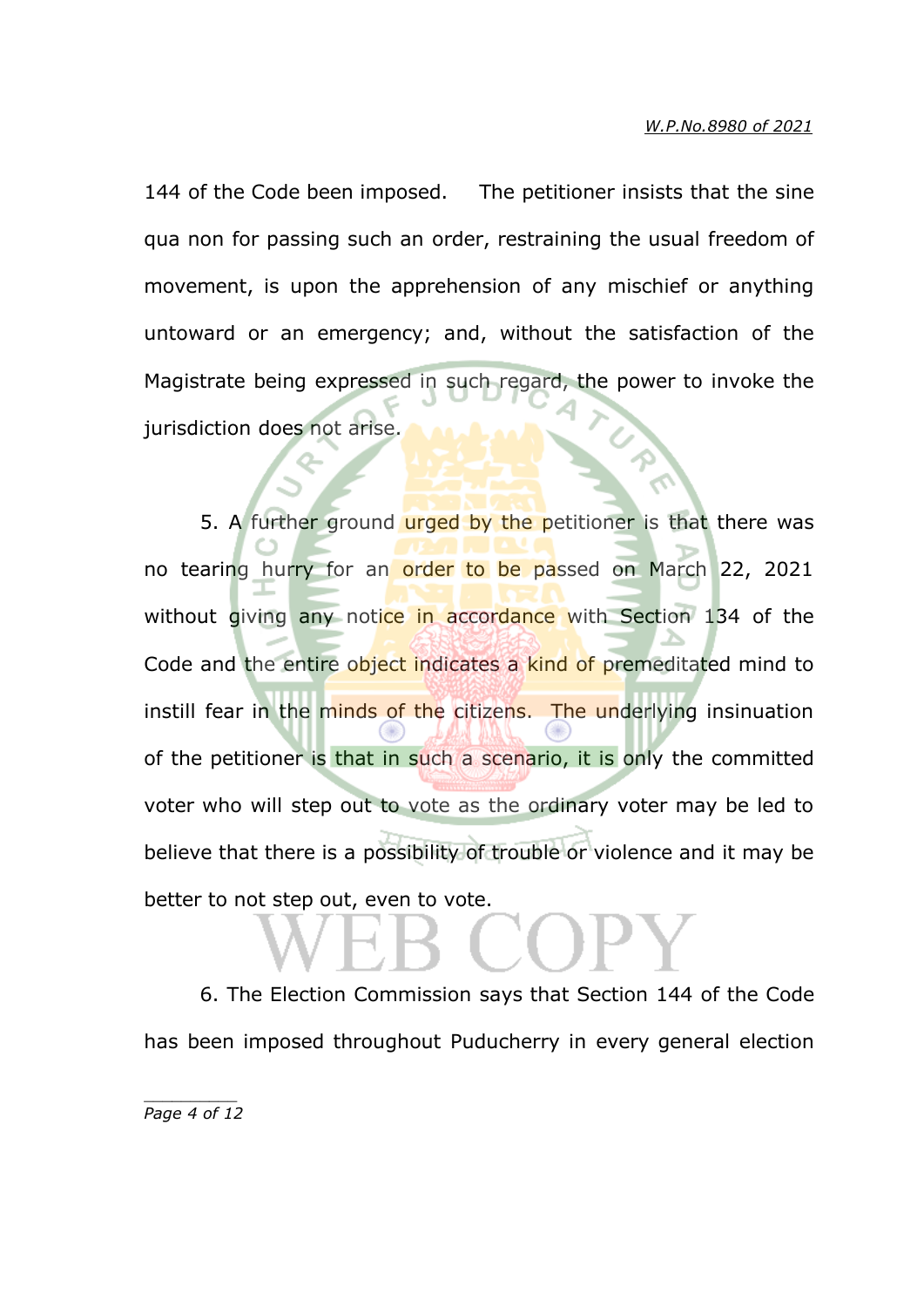since 2014. The Election Commission also clarifies that the prohibition is restricted to "unlawful assembly & movement, holding of public meetings, carrying of weapons, sticks, banners, placards etc., by any person ... and ... shouting of slogans and using of Loud Speakers and acting in any manner detrimental to public peace and tranquility..." The Commission is quick to indicate that the prohibitory order does not apply to religious functions, marriages, funerals and the gathering of people inside polling booths for voting purpose.

7. The Union Territory refers to the "Standard Operating Procedure For Last 72 Hours Till Counting" published in December, 2016 by the Election Commission of India. The relevant section, that covers the last 48 hours before polling begins, contemplates issuance of orders under Section 144 of the Code; but that does not imply that such a prohibitory order may be passed as a routine exercise or invariably in respect of all constituencies prior to any election thereat.

*\_\_\_\_\_\_\_\_\_\_ Page 5 of 12*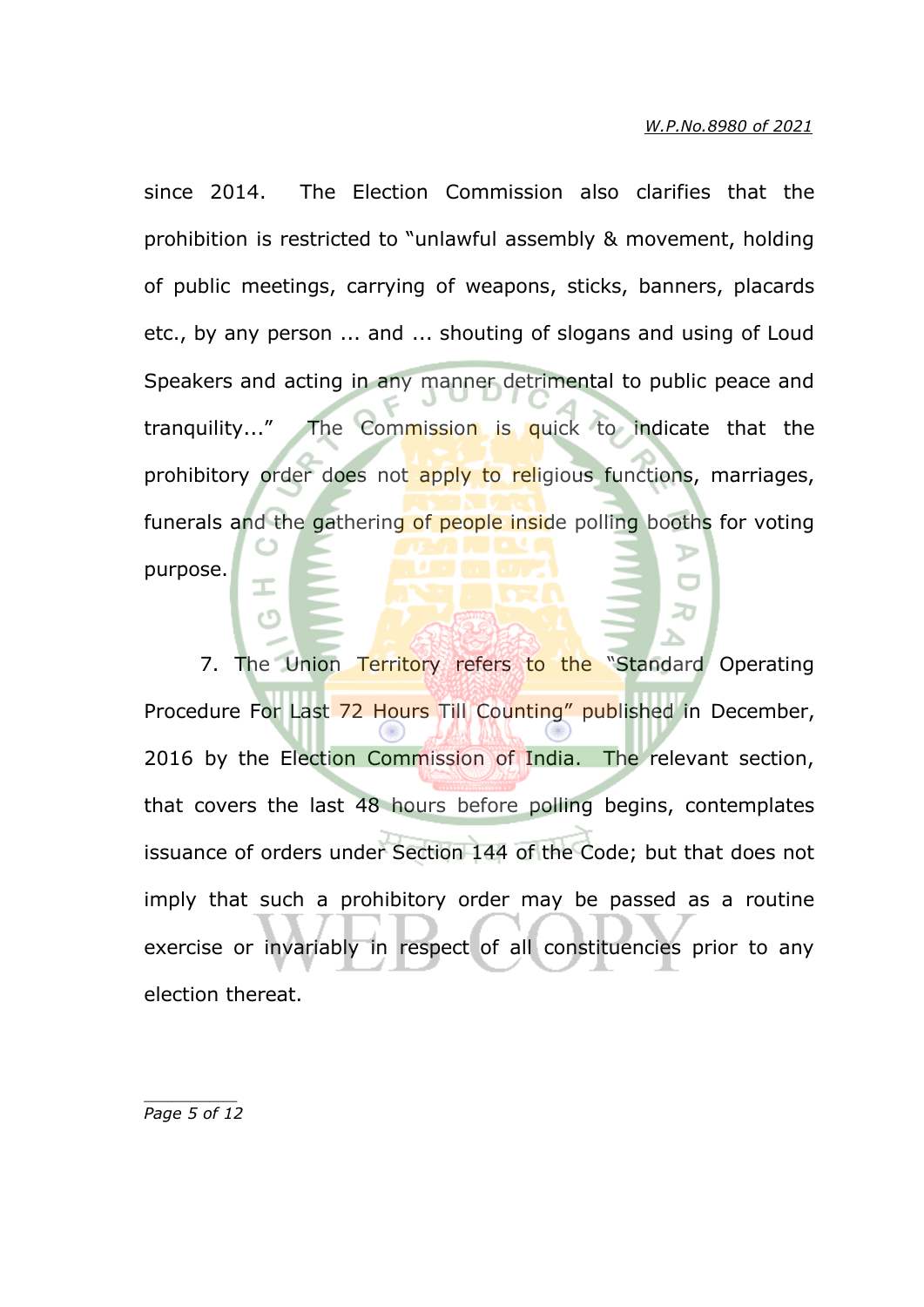8. Thankfully, this country allows expansive freedom to its citizens and, as the Constitution provides, there cannot be any authoritarian regime possible in the country nor any regimentation of the citizens or their lives. However, for the purpose of maintaining law and order and in public interest, certain restrictions may be imposed; but such restrictions have always to be reasonable, proportional to the anticipated problem and the decision in such regard is always justiciable.

9. Every citizen in a free country can do anything lawful that the citizen chooses and even the slightest of restriction on the citizens' movement has to be justified. In the present case, the impugned notice of March 22, 2021 is singularly lacking in indicating any cogent reason for imposing restrictions on citizens' movement and how citizens may choose to go about their business. It is also facetious that a blanket prohibitory order is passed merely because it was done on one or two previous occasions and despite the order not indicating any basis for any apprehension of trouble or unlawful activities. The issuance of a supercilious prohibitory order

*\_\_\_\_\_\_\_\_\_\_ Page 6 of 12*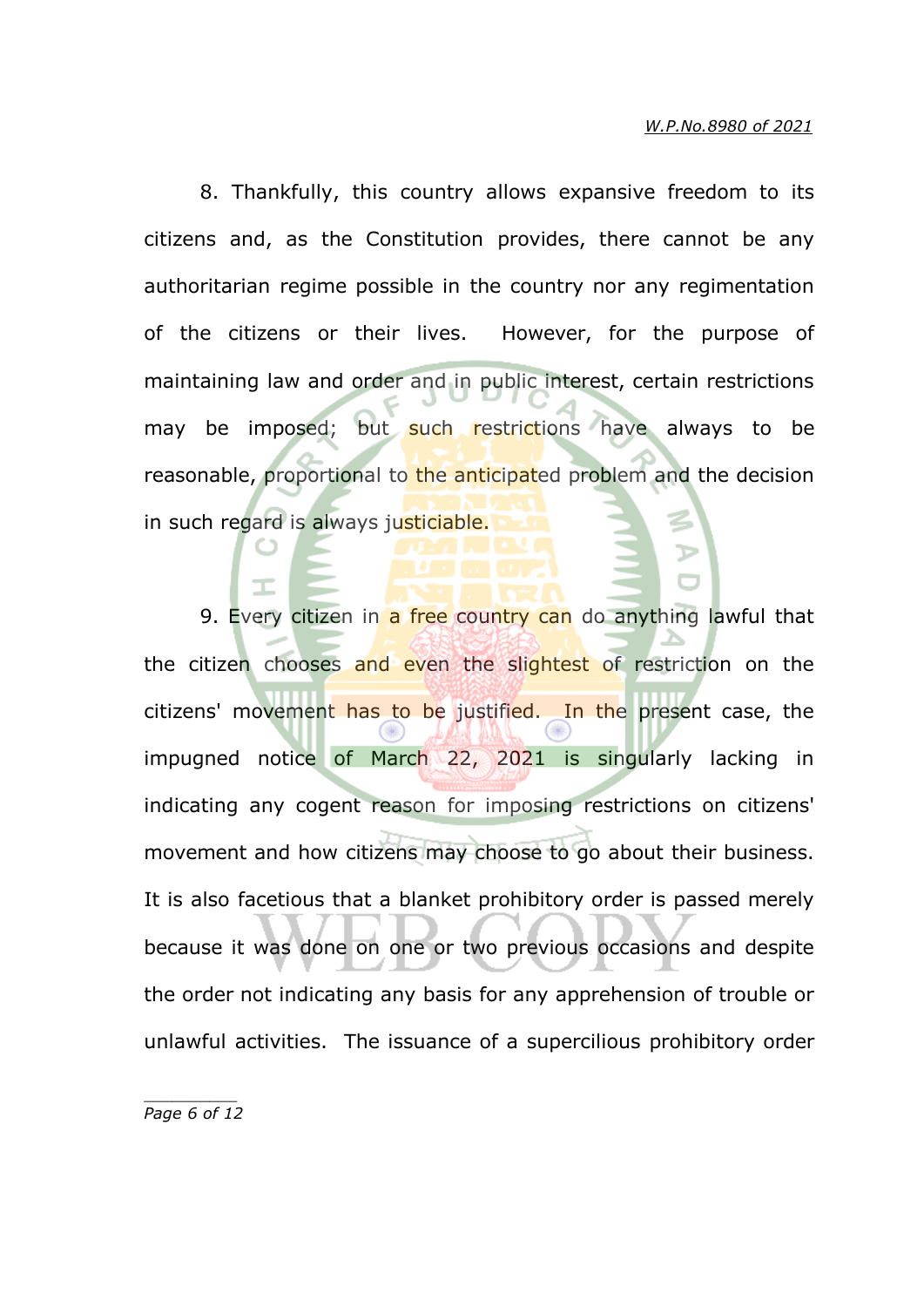on the ruse that it would lead to a smooth conduct of the election cannot pass muster without there being any justifiable basis therefor.

10. However, to the extent that the Election Commission has clarified that the prohibition should not be regarded as a blanket prohibition of movement or assembly but confined to the specific areas spelt out in the fourth paragraph of the order dated March 22, 2021, it needs to be reiterated that the relevant order will be strictly restricted only to the prohibition of "unlawful assembly & movement, holding of public meetings, carrying of weapons, sticks, banners, placards etc., by any person and ... shouting of slogans and using of Loud Speakers and acting in any manner detrimental to public peace and tranquility ..." In a sense, it is unnecessary to issue an order prohibiting unlawful assembly, since such an assembly, by definition, is illegal.

11. Common citizens must immediately be informed, by a further clarification that the Election Commission has agreed to

*\_\_\_\_\_\_\_\_\_\_ Page 7 of 12*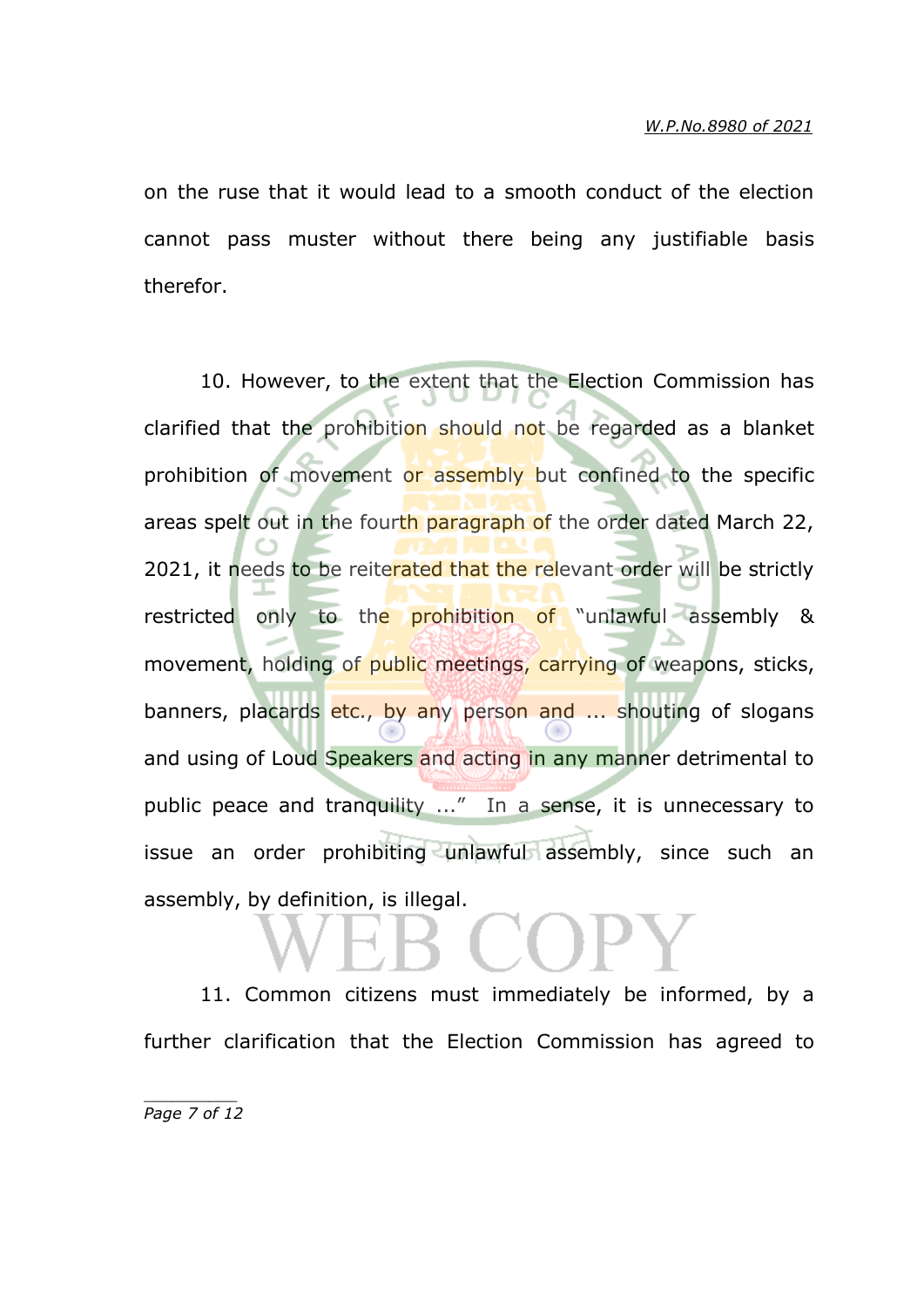issue in course of the day, that the expression "prohibit the unlawful assembly & movement" will not stand in the way of citizens going about their normal business and chores and even gathering for private functions, if only to celebrate Sunday evening or Monday afternoon. Similarly, the prohibition in the impugned order should not deter friends and family congregating together to go to vote and celebrate the festival of democracy in proper spirit.

12. Of course, since campaigning has come to an end, political activities may not be carried on and the modern day menace of motorcycle rallies must be curbed with a heavy hand; but the ordinary citizen must be left free to do whatever he chooses without being found to be in breach of the impugned order and without any fear in such regard being instilled in her.

# सतयमेव जयतै

13. There is sufficient basis to the petitioner's suggestion that the impugned order may otherwise not be justified, particularly since it is difficult to imagine how and in what circumstances the order has been made some 10 or 15 days before the order comes

*\_\_\_\_\_\_\_\_\_\_ Page 8 of 12*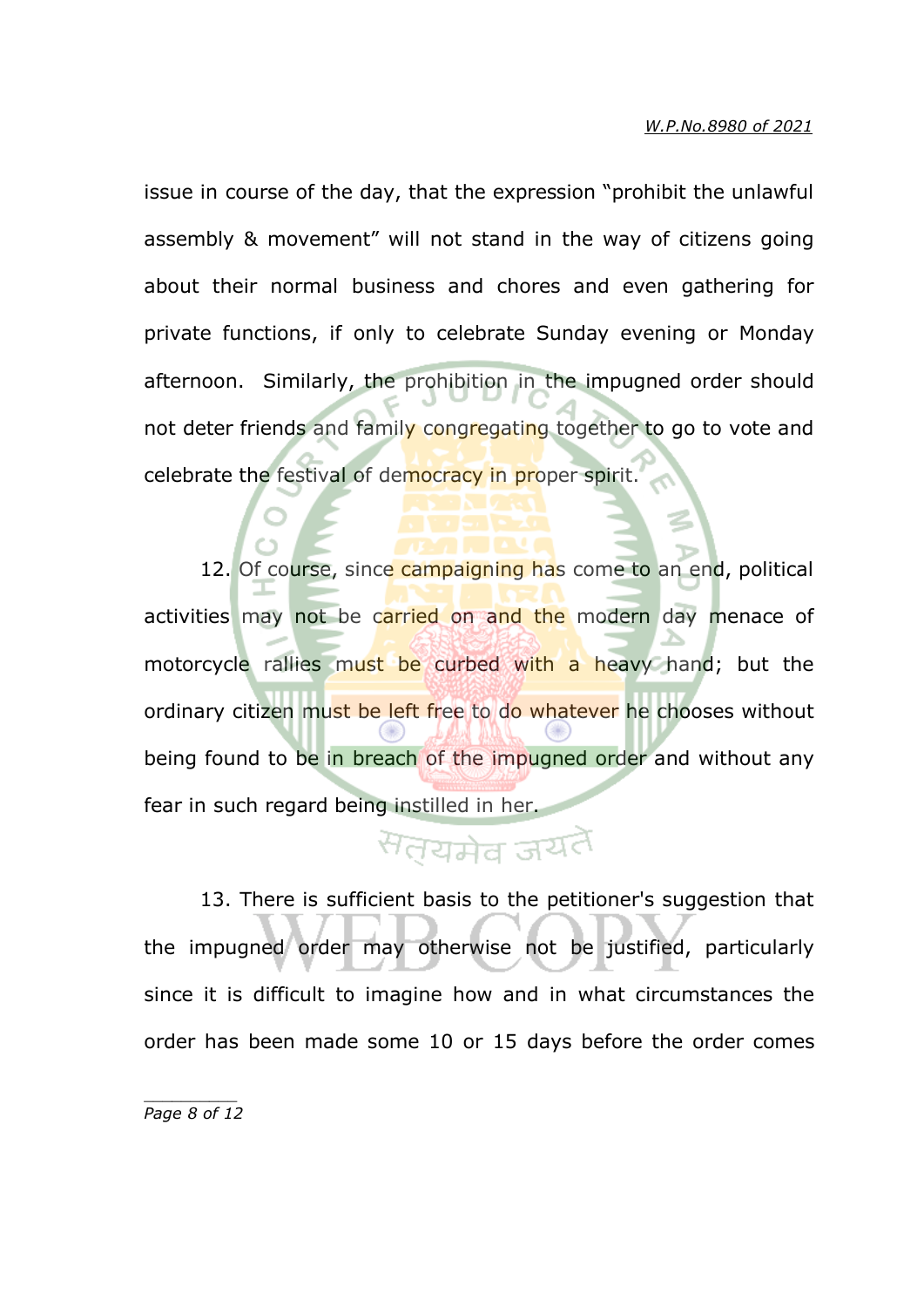into effect. Officials must be reminded that curbs are imposed on citizens and their freedom of movement and the like only when there is an imminent need therefor or it is in the larger public interest. Due care and caution must be exercised to ensure that the restrictions are not unreasonable or suffocating. The present kind of unreasoned order prepared 10 or 15 days in advance and produced a day or two before it becomes effective goes against the ethos of Section 144 of the Code, though it must be acknowledged that the Union Territory says that the notice was published on the Union Territory's website on March 23, 2021.

14. There is no doubt that the Election Commission has primacy in how to conduct elections and the control of law and order, in a sense, passes on to the Election Commission at the time of the elections being conducted; but just like any other authority answering to that description in Article 12 of the Constitution and notwithstanding Article 324 thereof, the Election Commission is also required to act reasonably, rationally and without the slightest hint of any bias on its part.

*\_\_\_\_\_\_\_\_\_\_ Page 9 of 12*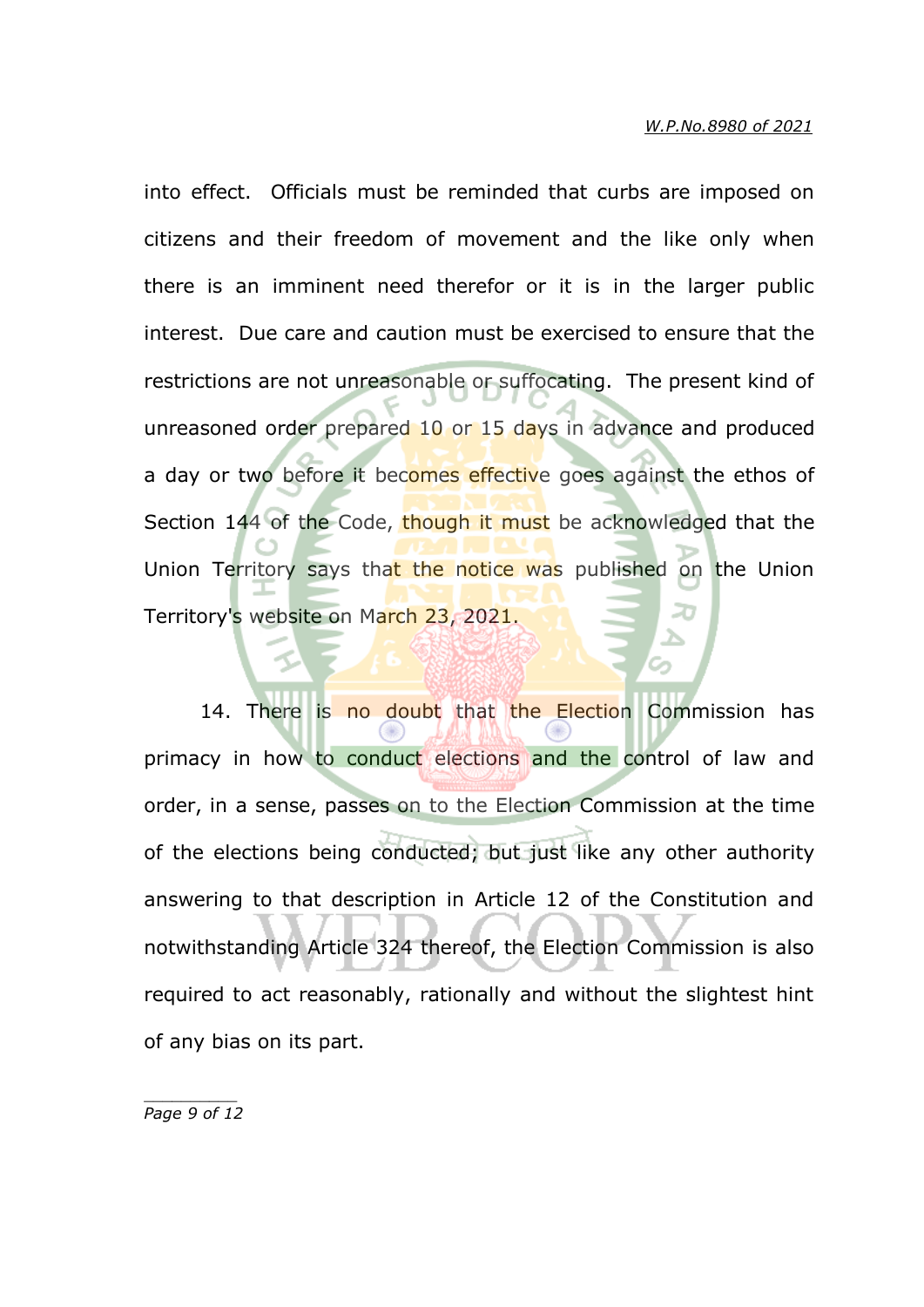15. So that there is no further confusion, the order impugned is not set aside in its entirety, but is confined strictly to the areas spelt out therein and it is made abundantly clear that the prohibition of unlawful assembly and movement in terms of the relevant order will not affect the usual life of citizens as they go about their business and chores as long as they do not indulge in anything illegal or foment trouble or breach of peace.

16. W.P.No.8980 of 2021 is disposed of without calling for affidavits since the petition loses all meaning in the next 48 hours. It is recorded that the Election Commission has undertaken to immediately issue a clarification so that ordinary citizens do not remain under any fear over the next 48 hours and can go about their usual activities without any apprehension. However, Covid protocol must be maintained at all times, including social distancing and wearing of mask.

17. This order will be prominently displayed on the Election

*\_\_\_\_\_\_\_\_\_\_ Page 10 of 12*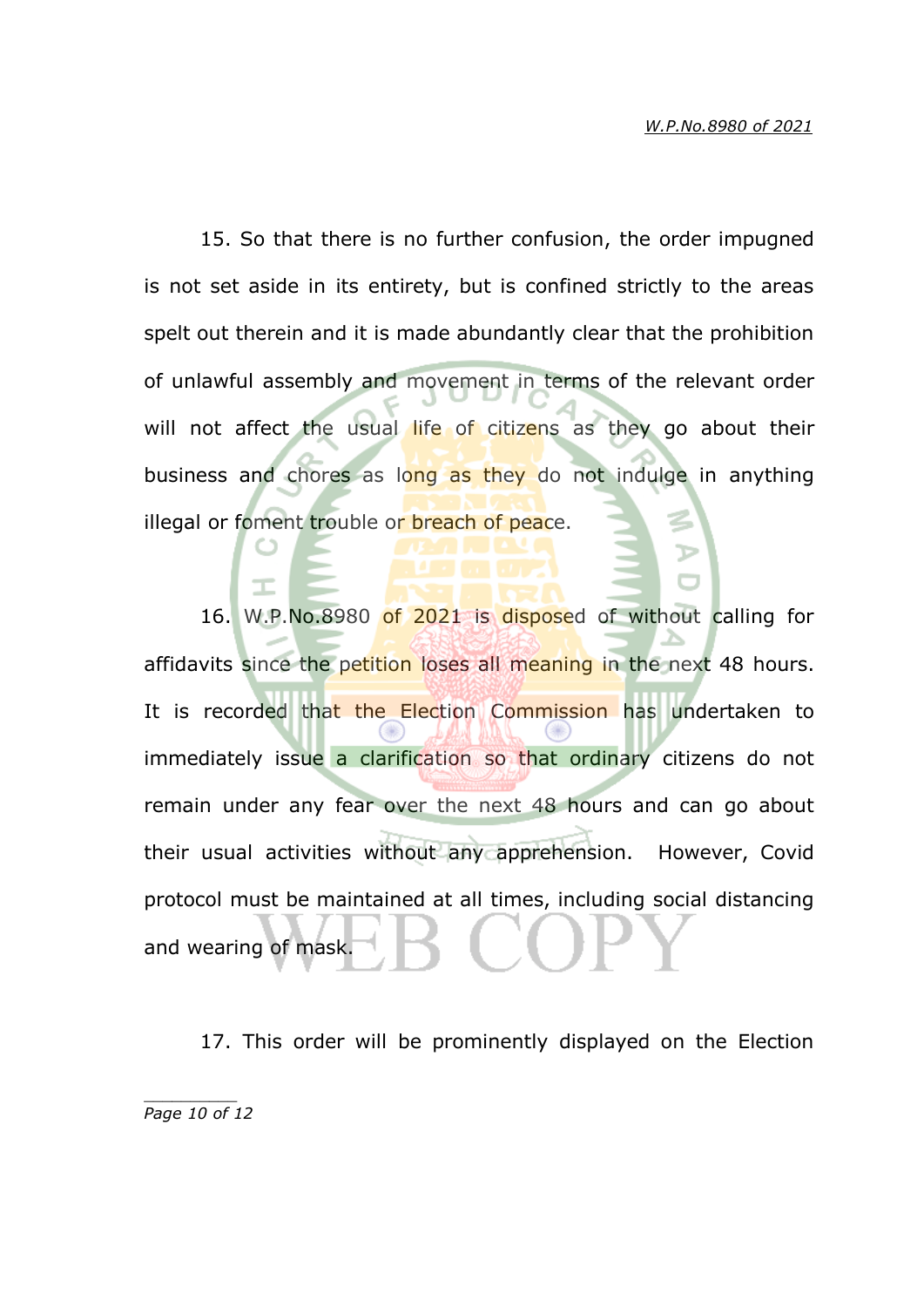Commission's website and the website of the Union Territory of Puducherry with effect from this evening itself.

18. The fourth respondent has been needlessly impleaded by name. The fourth respondent be deleted from the array of parties.



*Page 11 of 12*